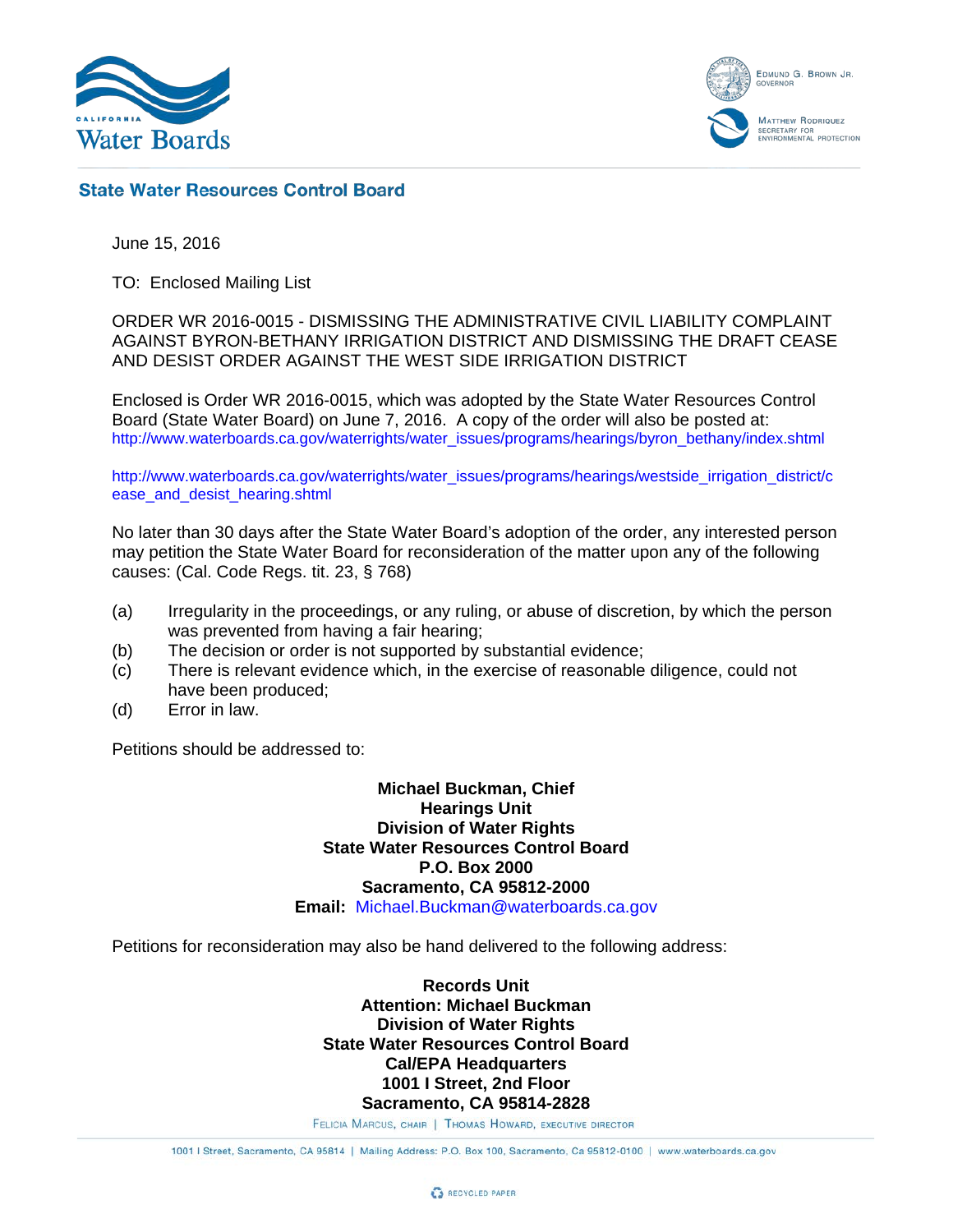Couriers delivering petitions for reconsideration must check in with lobby security and have them contact the Division of Water Rights Records Unit, second floor. The Records Unit will receive and date stamp the petitions.

If you have any questions regarding this letter, please contact Ernest Mona at (916) 341-5359, or at [Ernie.Mona@waterboards.ca.gov.](mailto:Ernie.Mona@waterboards.ca.gov)

Sincerely,

Michael Fucham

Michael Buckman, Chief Hearings Unit

Enclosures: Service List Order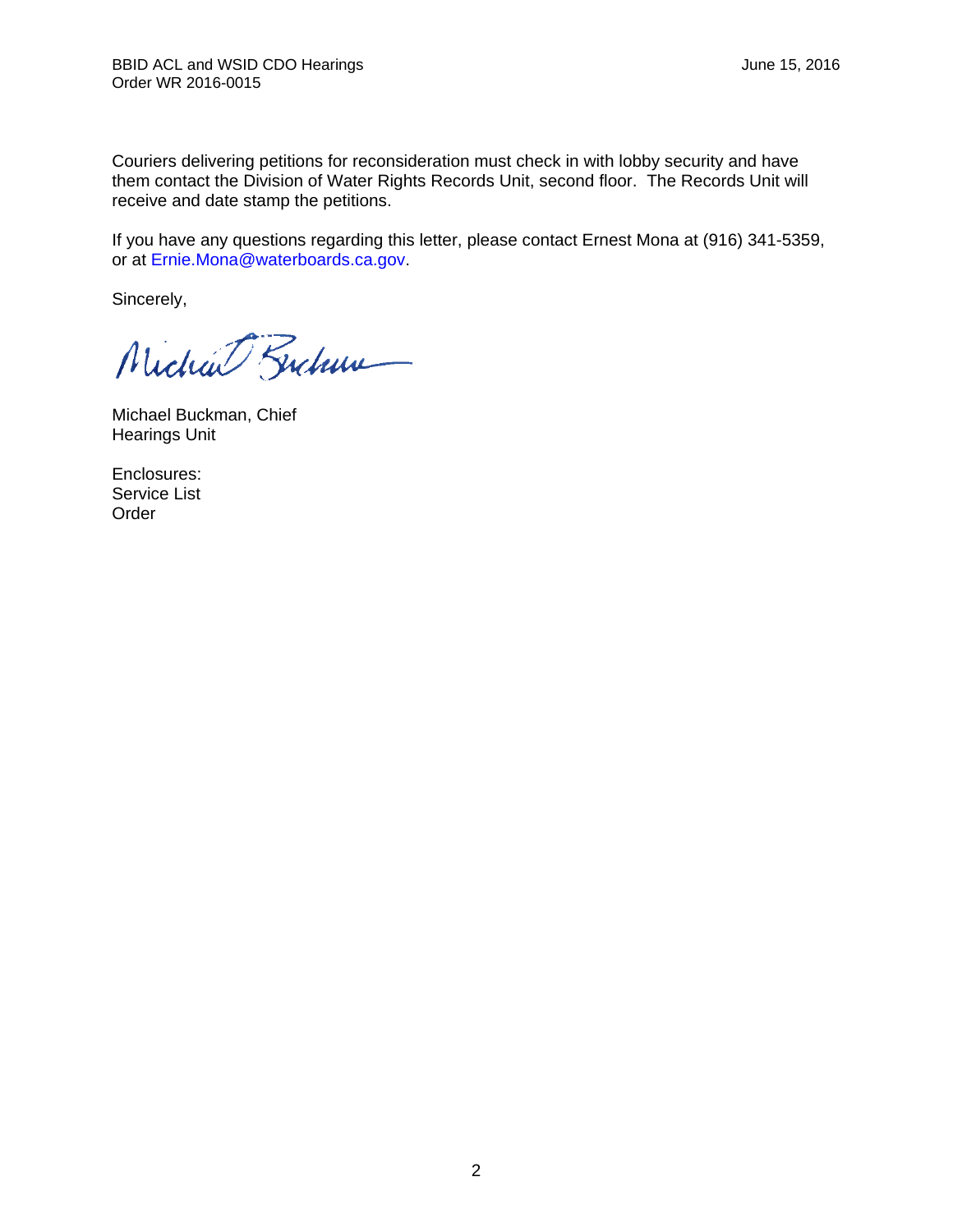$\Gamma$ 

 $\overline{\mathsf{I}}$ 

## **SERVICE LIST OF PARTICIPANTS THE WEST SIDE IRRIGATION DISTRICT CEASE AND DESIST ORDER HEARING**

**(October 8, 2015, Revised 12/18/15, 05/25/16)**

| Parties<br>THE FOLLOWING MUST BE SERVED WITH WRITTEN TESTIMONY, EXHIBITS AND OTHER<br>DOCUMENTS. (All have AGREED TO ACCEPT electronic service, pursuant to the rules specified in the<br>hearing notice.)                          |                                                                                                                                                                                                                                                                                              |  |
|-------------------------------------------------------------------------------------------------------------------------------------------------------------------------------------------------------------------------------------|----------------------------------------------------------------------------------------------------------------------------------------------------------------------------------------------------------------------------------------------------------------------------------------------|--|
| <b>DIVISION OF WATER RIGHTS</b><br><b>Prosecution Team</b><br>Andrew Tauriainen, Attorney III<br><b>SWRCB Office of Enforcement</b><br>1001   Street,<br>16th Floor<br>Sacramento, CA 95814<br>Andrew.Tauriainen@waterboards.ca.gov | THE WEST SIDE IRRIGATION DISTRICT<br>Jeanne M. Zolezzi<br>Karna Harrigfeld<br>Janelle Krattiger<br>Herum\Crabtree\Suntag<br>5757 Pacific Ave., Suite 222<br>Stockton, CA 95207<br>jzolezzi@herumcrabtree.com<br>kharrigfeld@herumcrabtree.com<br>jkrattiger@herumcrabtree.com                |  |
| <b>STATE WATER CONTRACTORS</b><br>Stephanie Morris<br>1121 L Street, Suite 1050<br>Sacramento, CA 95814<br>smorris@swc.org                                                                                                          | <b>WESTLANDS WATER DISTRICT</b><br>Daniel O'Hanlon<br>Rebecca Akroyd<br>Kronick Moskovitz Tiedemann & Girard<br>400 Capitol Mall, 27th Floor<br>Sacramento, CA 95814<br>dohanlon@kmtg.com<br>rakroyd@kmtg.com<br>Philip Williams of Westlands Water District<br>pwilliams@westlandswater.org |  |
| <b>SOUTH DELTA WATER AGENCY</b><br>John Herrick, Esq.<br>Dean Ruiz<br>4255 Pacific Ave., Suite 2<br>Stockton, CA 95207<br>jherrlaw@aol.com<br>dean@hprlaw.net                                                                       | <b>CENTRAL DELTA WATER AGENCY</b><br>Jennifer Spaletta<br>Spaletta Law PC<br>PO Box 2660<br>Lodi, CA 95241<br>jennifer@spalettalaw.com<br>Dante Nomellini and Dante Nomellini, Jr.<br>Nomellini, Grilli & McDaniel<br>ngmplcs@pacbell.net<br>dantejr@pacbell.net                             |  |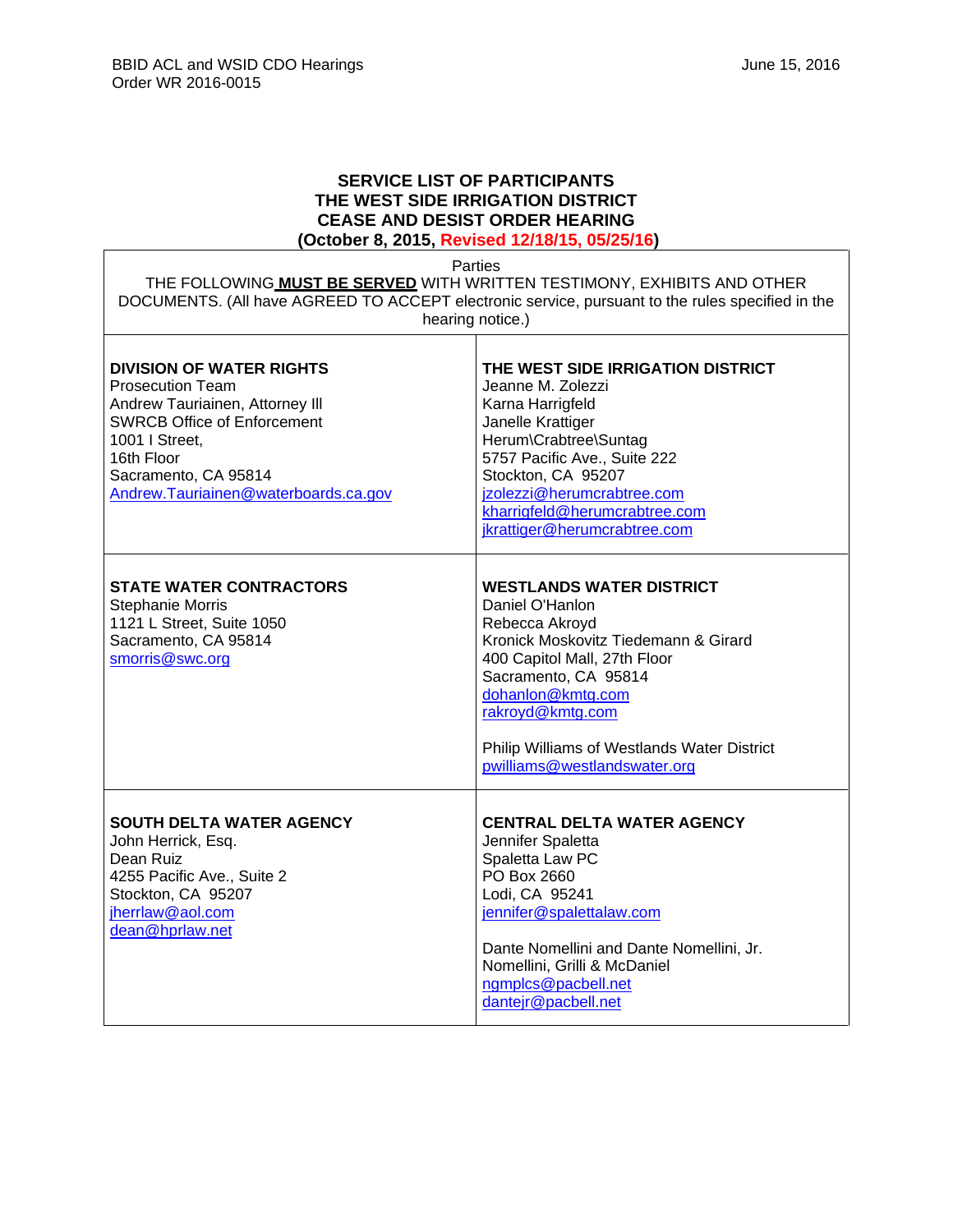$\overline{\phantom{a}}$ 

⅂

| CITY AND COUNTY OF SAN FRANCISCO<br>Jonathan Knapp<br>Office of the City Attorney<br>1390 Market Street, Suite 418<br>San Francisco, CA 94102<br>jonathan.knapp@sfgov.org | <b>SAN JOAQUIN TRIBUTARIES AUTHORITY</b><br>Valerie Kincaid<br>Tim O'Laughlin<br>O'Laughlin & Paris LLP<br>2617 K Street, Suite 100<br>Sacramento, CA 95814<br>vkincaid@olaughlinparis.com<br>towater@olaughlinparis.com<br>(revised 12/18/15)                                        |
|---------------------------------------------------------------------------------------------------------------------------------------------------------------------------|---------------------------------------------------------------------------------------------------------------------------------------------------------------------------------------------------------------------------------------------------------------------------------------|
| <b>CALIFORNIA DEPARTMENT OF WATER</b><br><b>RESOURCES</b><br>Robin McGinnis, Attorney<br>PO Box 942836<br>Sacramento, CA 94236-0001<br>robin.mcginnis@water.ca.gov        | <b>BYRON BETHANY IRRIGATION DISTRICT</b><br>Daniel Kelly<br>Stuart L. Somach<br>Michael E. Vergara<br>Somach Simmons & Dunn<br>500 Capitol Mall, Suite 1000,<br>Sacramento, CA 95814<br>dkelly@somachlaw.com<br>ssomach@somachlaw.com<br>mvergara@somachlaw.com<br>(revised 05/25/16) |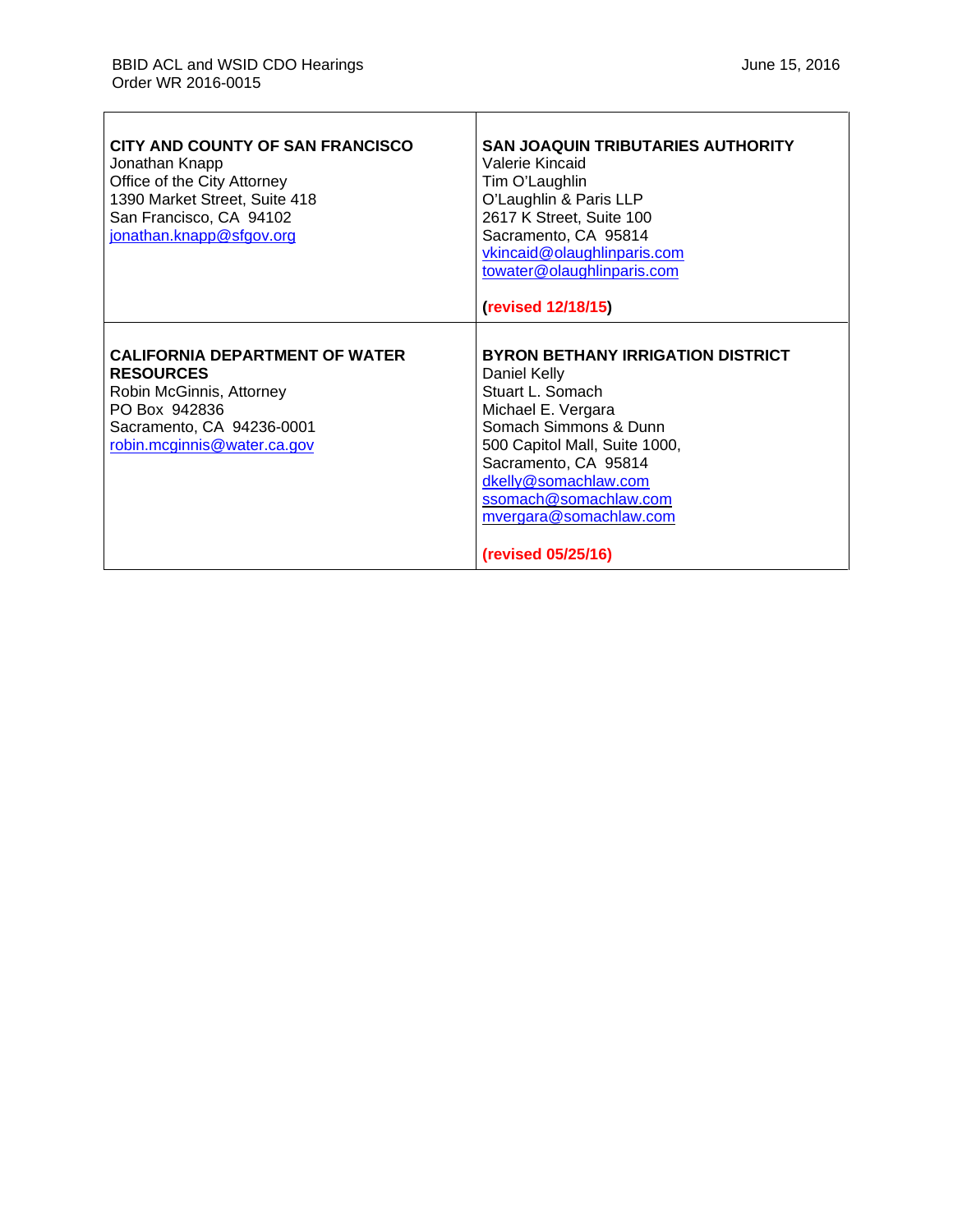## **SERVICE LIST OF PARTICIPANTS BYRON-BETHANY IRRIGATION DISTRICT ADMINISTRATIVE CIVIL LIABILITY HEARING**

**(09/02/15; Revised: 09/10/15; Revised 10/06/15; Revised 10/22/15, 12/18/15, 05/25/16)**

## **PARTIES**

THE FOLLOWING **MUST BE SERVED** WITH WRITTEN TESTIMONY, EXHIBITS AND OTHER DOCUMENTS. (All have AGREED TO ACCEPT electronic service, pursuant to the rules specified in the hearing notice.)

 $\top$ 

| <b>Division of Water Rights</b><br><b>Prosecution Team</b><br>Andrew Tauriainen, Attorney III<br><b>SWRCB Office of Enforcement</b><br>1001   Street,<br>16th Floor<br>Sacramento, CA 95814<br>andrew.tauriainen@waterboards.ca.gov                              | <b>Byron Bethany Irrigation District</b><br>Daniel Kelly<br>Stuart L. Somach<br>Michael E. Vergara<br>Somach Simmons & Dunn<br>500 Capitol Mall, Suite 1000,<br>Sacramento, CA 95814<br>dkelly@somachlaw.com<br>ssomach@somachlaw.com<br>mvergara@somachlaw.com<br>(revised 05/25/16)                                                       |
|------------------------------------------------------------------------------------------------------------------------------------------------------------------------------------------------------------------------------------------------------------------|---------------------------------------------------------------------------------------------------------------------------------------------------------------------------------------------------------------------------------------------------------------------------------------------------------------------------------------------|
| <b>Patterson Irrigation District</b><br><b>Banta-Carbona Irrigation District</b><br>The West Side Irrigation District<br>Jeanne M. Zolezzi<br>Herum\Crabtree\Suntag<br>5757 Pacific Ave., Suite 222<br>Stockton, CA 95207<br>jzolezzi@herumcrabtree.com          | <b>City and County of San Francisco</b><br>Jonathan Knapp<br>Office of the City Attorney<br>1390 Market Street, Suite 418<br>San Francisco, CA 94102<br>jonathan.knapp@sfgov.org<br>Robert E. Donlan<br>Ellison, Schneider & Harris L.L.P.<br>2600 Capitol Avenue, Suite 400<br>Sacramento, CA 95816<br>(916) 447-2166<br>red@eslawfirm.com |
| <b>Central Delta Water Agency</b><br>Jennifer Spaletta<br>Spaletta Law PC<br>PO Box 2660<br>Lodi, CA 95241<br>jennifer@spalettalaw.com<br>Dante Nomellini and Dante Nomellini, Jr.<br>Nomellini, Grilli & McDaniel<br>ngmplcs@pacbell.net<br>dantejr@pacbell.net | <b>California Department of Water Resources</b><br>Robin McGinnis, Attorney<br>PO Box 942836<br>Sacramento, CA 94236-0001<br>robin.mcginnis@water.ca.gov                                                                                                                                                                                    |